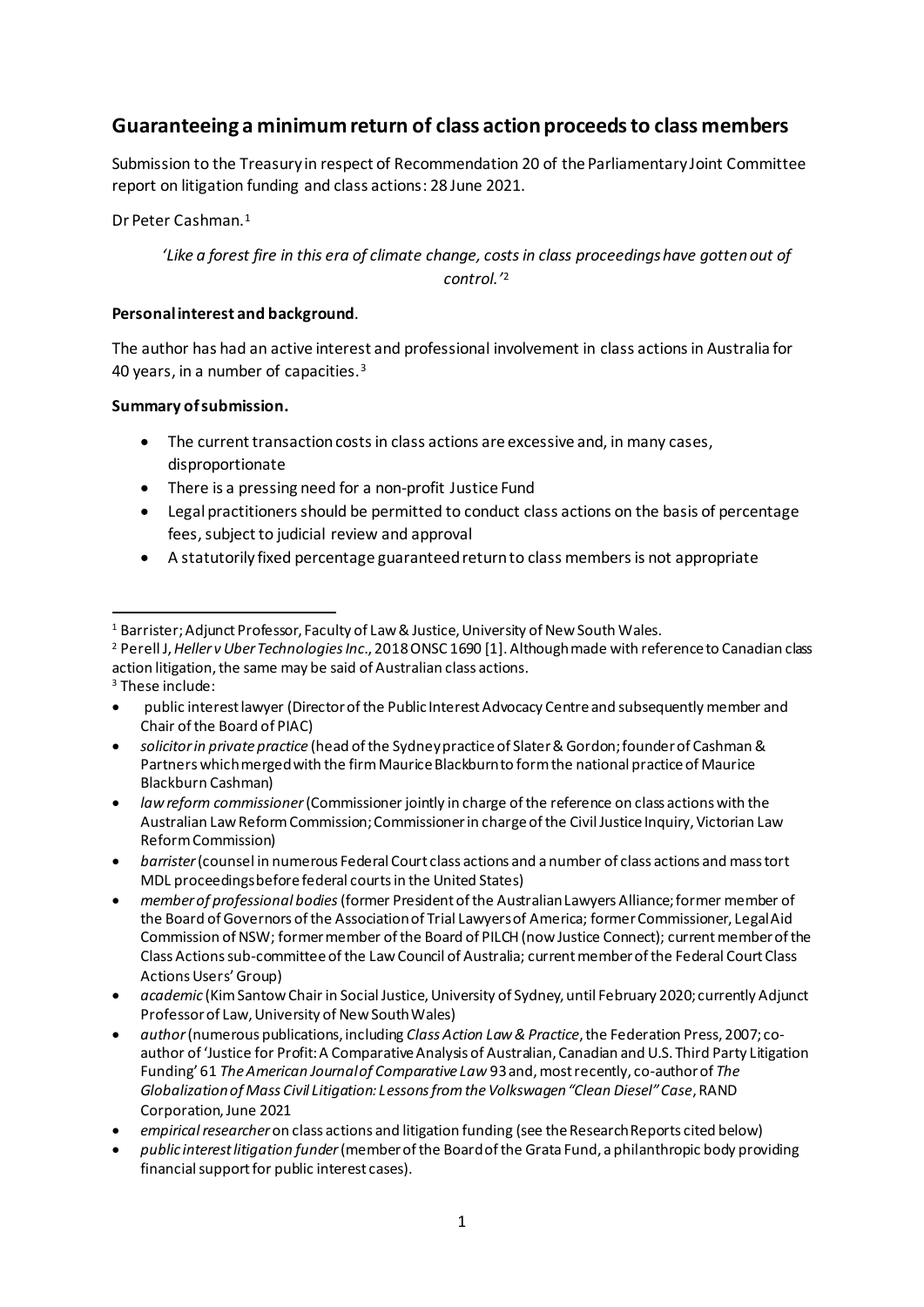- the *Federal Court of Australia Act 1976* (Cth) should be amended to introduce
	- (a) a requirement for Federal Court approval of litigation funding agreements as a precondition to enforceability and
	- (b) a power to reject, vary or amend the terms of any litigation funding agreement in the interests of justice
- Additional specific statutory standards governing the conduct of all those involved in the conduct of class actions are required
- The present unlimited tax deductibility of legal costs and expenses incurred by respondents and insurers requires further research, review and reform.

## **Submissions**.

# **Submission #1: The current transaction costs in class actions are excessive and, in many cases, disproportionate.**

In a series of recent research reports,<sup>4</sup> the author and Amelia Simpson have examined various aspects of class actions and litigation funding in Australia. This includes the findings of empirical research in relation to litigation funding commissions and legal costs incurred in class action litigation. <sup>5</sup> As noted in that report (and as endorsed by the PJC Report) such costs are excessive in most cases and disproportionate in many. The empirical data are discussed further below.

However, as the authors have noted in detail in that report<sup>6</sup>, the reasons for this are complex and multifactorial. Percentage based litigation funding commissions, or commissions based on a multiple of expenditure, are only one of the relevant factors. Substantial legal fees and out of pocket expenses incurred in conducting class actions are a major component of the transaction costs incurred. The forensic conduct of all parties and participants in class action litigation is such that most cases are protracted and extremely expensive.

It is necessary to consider, in a holistic manner, the many complex factors which contribute to the substantial transaction costs incurred in class action litigation in Australia if the policy goal is to reduce transaction costs and increase the return for class members. In the following submission, a number of means of achieving this are identified and advocated.

#### **Submission #2: There is a pressing need for a non-profit Justice Fund.**

Numerous independent inquiries by law reform bodies in Australia, at both federal and state level, have repeatedly recommended that a not-for-profit fund should be established in Australia to provide financial assistance and adverse costs protection in class action litigation.<sup>7</sup> Such funds have been successfully established in Canada, in the provinces of Ontario and Quebec. <sup>8</sup> The Canadian funds obtain a commission of ten percent out of the proceeds of successful cases that are funded.

<sup>4</sup> *Class actions and litigation funding reform: the rhetoric and the reality* [2020] UNSWLRS 85; *Class actions and litigation funding reform: the views of class action practitioners* [2020] UNSWLRS 73; *The problem of delay in class actions*[2020] UNSWLRS 86; *Costs and funding commissions in class actions*[2020] UNSWLRS 87; *Class action remedies: cy pres; 'an imperfect solution to an impossible problem*'[2020] UNSWLRS 67; *Class actions: commercial funding, regulation and conflicts of interest* [2020] UNSWLRS 74.These are available on austlii. <sup>5</sup> Peter Cashman & Amelia Simpson, *Costs and funding commissions in class actions* [2020] UNSWLRS 87. 6 Ibid, pp 3-9.

<sup>7</sup> In addition to the PJC report, there have been nine concluded inquiries encompassing class actions in Australia. These are summarised in *Class actions and litigation funding reform: the rhetoric and the reality*, ibid, pp 3-12.

<sup>8</sup> Ibid, pp 14-16.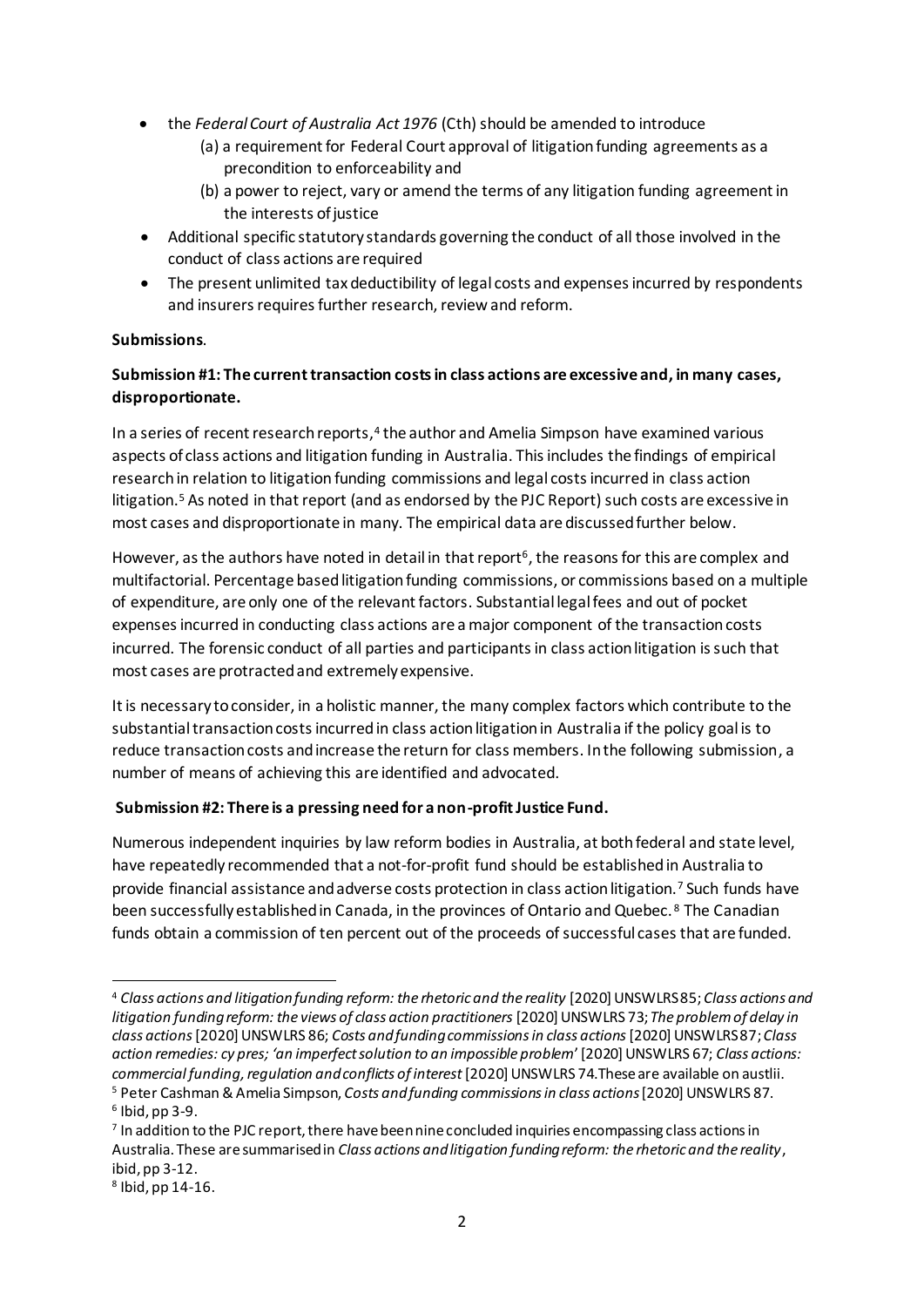Those commissions are used for the purpose of funding other cases. By way of contrast, commercial funders in the Australian market charge significantly higher commissions (historically in the range of 30-35%) and profits accrue to the funders, or their shareholders. Although funders play an important role in facilitating access to justice, this comes at a substantial transaction cost.

Various proposals for the establishment of non-profit funding mechanisms were documented by the author in submissions to the PJC.

In its original report, which led to the introduction of class actions in the Federal Court, the ALRC recommended that special fund should be established to provide financial support for class actions. <sup>9</sup>

With a view to achieving greater access to justice the VLRC recommended a new funding mechanism. It was proposed that a new funding body (the '*Justice Fund'*) should be established to (a) provide financial assistance to parties with meritorious civil claims, (b) provide indemnify for any adverse costs order or order for security for costs made against the party assisted by the fund.

It was proposed that such body should seek to become self-funding through (a) funding agreements with assisted parties whereby the fund would be entitled to a share of the amount recovered by the successful assisted party; (b) having statutory authority in class action proceedings under Part 4A of the *Supreme Court Act 1986* (Vic) to either (i) enter into agreement with an assisted representative party whereby the fund would be entitled to a share of the total amount recovered by the class under any settlement or judgment, subject to approval of the court, or (ii) to make application to the court for approval to receive a share of the total amount recovered by the class under any settlement or judgment; (c) recovering, from other parties to the proceedings, costs incurred in providing assistance to the assisted party where the assisted party is successful and obtains an order for costs; (d) receiving funds by order of the court in cases where *cy–près*type remedies are available (see the discussion below) and (e) entering into joint venture litigation funding arrangements with commercial litigation funding bodies.<sup>10</sup>

The establishment of such a fund at a federal level would facilitate greater access to justice in class actions, increase competition with commercial litigation funders, reduce the transaction costs otherwise incurred in commercially funded class actions, not be a drain on public funds given the likelihood that it would become self-funding, provide assistance in 'public interest' cases, provide security for costs for the benefit of defendants and meet adverse costs orders in favour of defendants in unsuccessful funded cases.<sup>11</sup>

The writer and others, including the Law Council, the Grata Fund and the law firm Allens, submitted to the Commonwealth Joint Parliamentary Committee inquiry into litigation funding and regulation of the class action industry that such a fund should be established at a national level. <sup>12</sup> Curiously,

<sup>9</sup> Australian Law Reform Commission*, Grouped Proceedings in the Federal Court* (Report No 46, October 1988). <sup>10</sup> Victorian Law Reform Commission, *Civil Justice Review Report*, 2008, chapter 10 'Achieving Greater Access to Justice: A New Funding Mechanism', [136]. See also [137]-[140].

<sup>11</sup> See however the VLRC proposals in respect of limited liability of the fund during its first five years of operation or such lesser period as the trustees of the fund may determine in light of the financial position of the fund [138].

<sup>12</sup> Dr Peter Cashman, *Submission 55*, p. 1; Law Council of Australia, *Submission 67*, p. 7; Grata Fund, *Submission 76*, p. 9; Allens, *Submission 69*, p. 23 referred to in Report of the Parliamentary Joint Committee on Corporations and Financial Services, Litigation funding and the regulation of the class action industry', December 2020, p 141.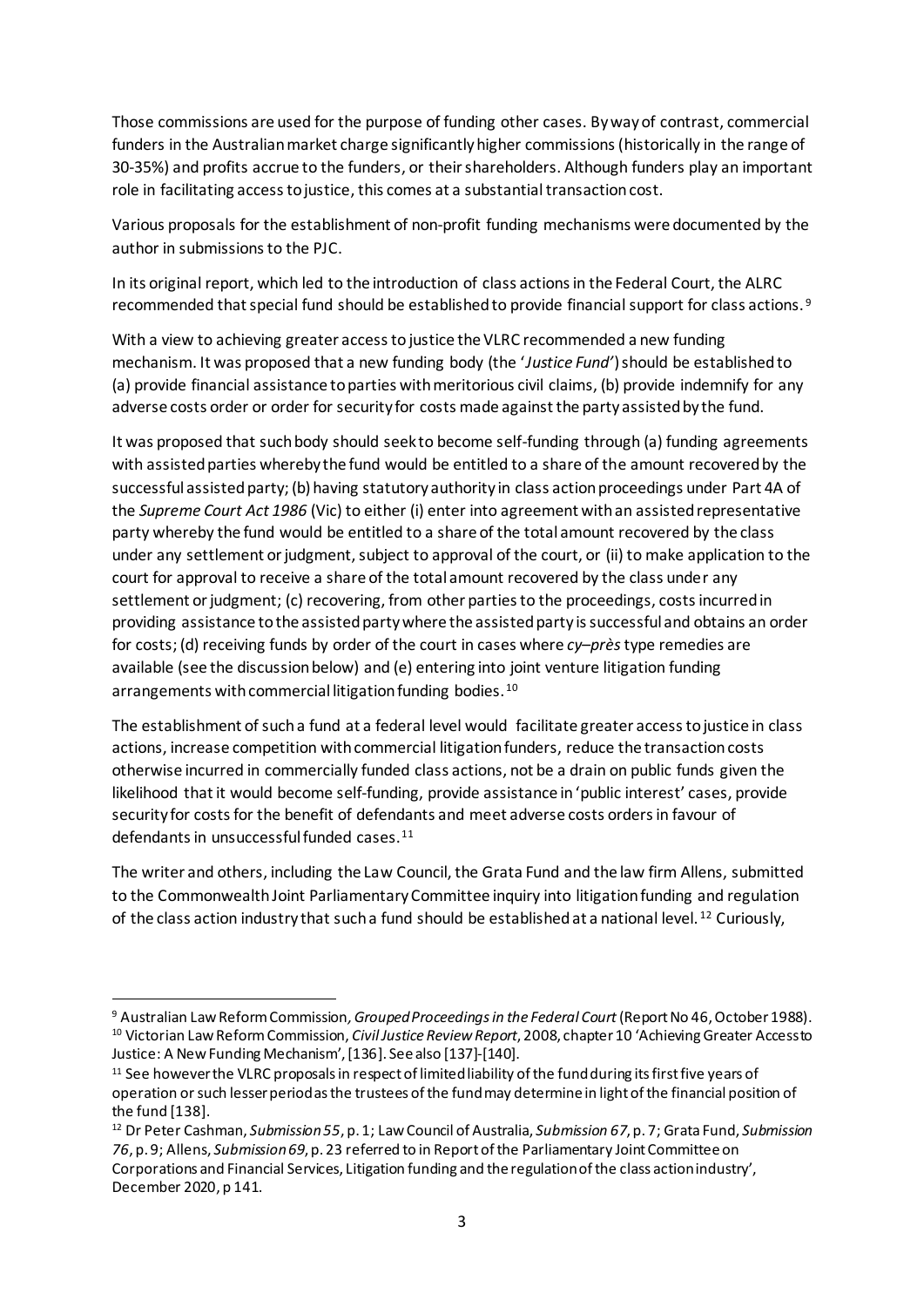although the Committee's majority report refers to these submissions  $13$  there is no further comment or view expressed.

As noted above, successive governments have failed to implement recommendations from numerous law reform bodies that a *statutory fund* is required in connection with class actions. This is presumably on the grounds that they don't wish to commit scarce public funds. However, this overlooks the important societal benefits and savings to class members that such a fund could provide. Moreover, there are other sources of revenue which could be accessed in aid of the establishment of such a fund: as discussed below, the public purse is at present substantially depleted by the loss of tax revenue from the unrestricted deductibility of legal expenses available to defendant corporations who defend and lose class actions. Importantly, a statutory fund which operates in a competent and cost-effective manner would, in time, be self-funding from commissions derived from funding successful cases. As noted above, in its *Civil Justice Review Report*, the Victorian Law Reform Commission identified various ways in which the proposed Justice Fund would operate so as to minimise expenditure and maximise profitability. <sup>14</sup>

Commercial litigation funders entered into the market in Australia to fill the void left by the failure of successive governments to establisha statutory class action fund. Without such funding many class actions could simply not be pursued. However, the previously unregulated litigation funding market, and the profit motivation of commercial funders, led to the substantial transaction costs which are now proposed to be capped by imposing a statutory percentage of settlements payable to class members. This problem would be substantially ameliorated by the establishment of a statutory class action fund which seeks to maximise access to justice rather than commercial gain.

## **Submission #3: Legal practitioners should be permitted to conduct class actions on the basis of percentage feessubject to judicial review and approval**

It is abundantly clear that one of the reasons why transactions costs in class actions are very high is because where cases are funded by a commercial funder the commission payable to the funder, coupled with the substantial legal costs and disbursements (and in many instances the premium payable to an adverse costs insurer for ATE insurance) result in an excessive and in many cases disproportionate amount of the settlement or judgment amount being absorbed by such transaction costs.

Australian courts, at both trial and appellate level, have reiterated in a number of recent decisions that where there are competing class actions, class members are more likely to be better off where the case is conducted by a law firm on a no win no fee basis compared with to a commercial funding arrangement.

Moreover, percentage fees payable to law firms in the event of success are now permissible in class actions conducted in the Supreme Court of Victoria, subject to judicial oversight and approval.

Various law reform bodies in Australia have recommended that percentage fees should be permissible, including in class actions, subject to appropriate judicial approval and safeguards.

<sup>13</sup> Report of the Parliamentary Joint Committee on Corporations and Financial Services, *Litigation funding and the regulation of the class action industry*, December 2020,[10.46]-[10.47].

<sup>14</sup> Victorian Law Reform Commission (VLRC), *Civil Justice Review Report* (2008) chapter 10.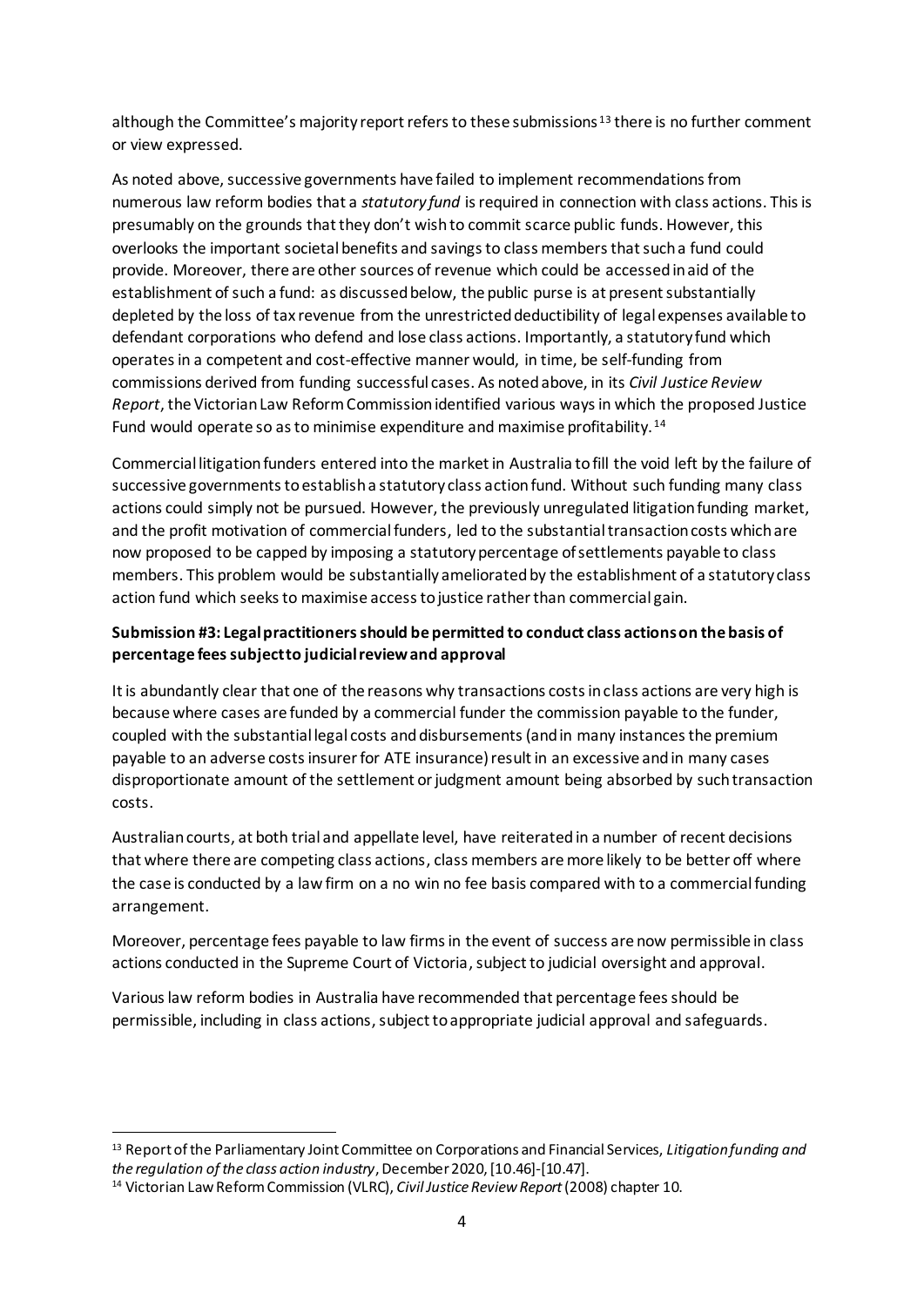Permitting law firms to act on the basis of percentage fees may provide sufficient commercial incentive to obviate the need for a commercial litigation funder in many cases and result in an increased return to class members compared with cases financed by commercial funders.

At present, Maurice Blackburn is seeking the judicial imprimatur of Justice Nichols in the Victorian Supreme Court for a percentage fee of 25% under the recently introduced Victorian reforms. A decision is presently reserved. If allowed, this would represent an increase on the average amount normally recovered by way of legal costs and out of pocket expenses in class actions generally (15%) and is approximately the same as the average commission recovered by commercial litigation funders (26%).<sup>15</sup>

Analysis of empirical data on legal costs incurred in class action litigation in the United States and Canada is of interest. In the United States costs are not recoverable from the unsuccessful defendant but lawyers are permitted to charge a percentage of the recovery. In class actions, fees may be claimed based on a percentage of the recovery or using the 'lodestar' method. <sup>16</sup> This is subject to judicial scrutiny as to the reasonableness of the fee sought. In the period 1993 to 2008 the average fee awarded in federal class actions was 23% of the amount of the class action settlement.<sup>17</sup> In the period 2009 to 2013 this increased to 27%. <sup>18</sup> The legal fees as a percentage of the settlement amount approved by the courts declined as the settlement amount increased.<sup>19</sup>

Similar to the position in Australia and the United States, in Canada legal fees and costs in class actions must be approved by the court. There is a legislative requirement in most jurisdictions that fees approved must be 'reasonable'.<sup>20</sup>

Although the legislation in Ontario makes express provision for judges to apply a 'lodestar' methodology,<sup>21</sup> as Kalajdzic notes, courts have affirmed that other methods of calculation, including a percentage of the settlement, are permissible.<sup>22</sup> Two empirical studies have been conducted to examine the range of fees in class actions in Ontario. A 2007 survey of 29 settled cases found that there was a wide range of fee awards, calculated on the basis of both lodestar and percentage methodologies. The average approved fee was around \$CA 3 million; the average multiplier was 2.48 and the average percentage of settlement amount was 14.85%.<sup>23</sup> An updated study in 2013 found

<sup>&</sup>lt;sup>15</sup> See the empirical data discussed below.

<sup>&</sup>lt;sup>16</sup> Applying a multiplier to the amount calculated based on hourly rates.

<sup>17</sup> Theodore Eisenberg and Geoffrey P. Miller, 'Attorney Fees and Expenses in Class Action Settlements: 1993– 2008,'*Journal of Empirical Legal Studies*, Vol. 7, June 2010, pp. 248–281.See also, Theodore Eisenberg & Geoffrey P Miller, 'Attorneys Fees in Class Action Settlements: An Empirical Study', (2004) 1 *Journal of Empirical Legal Studies* 27; Brian T Fitzpatrick, 'An Empirical Study of Class Action Settlements and Their Fee Awards' (2010) 7 *Journal of Empirical Legal Studies* 811.

<sup>18</sup> Theodore Eisenberg, Geoffrey Miller, and Roy Germano, 'Attorney Fees in Class Actions, 2009–2013'*NYU Law Review*, Vol. 92, No. 4, October 2017, pp. 937–970.

<sup>19</sup> See generally, Peter Cashman and Amelia Simpson, *Costs and funding commissions in class actions*, [2020] UNSWLRS 87 pp 47-49. Laws and proceduresin respect of class actions in the United States and Canada are referred to in Deborah Hensler, Jasminka Kalajdzic, Peter Cashman, Manuel Gomez, Axel Halfmeier and Ianika Tzankova, *The Gobalization of Mass Civil Litigation: Lessons from the Volkswagen 'Clean Diesel' Case*, RAND Corporation, June 2021.

<sup>20</sup> See e.g., *Class Proceedings Act, 1992*, SO 1992, c. 6, s. 33(8) CPA.

<sup>&</sup>lt;sup>21</sup> That is, the application of a multiplier to the amount of the base fee (usually calculated on the basis of hourly rates): s 33 *Class Proceedings Act 1992*, SO 1992.

<sup>22</sup> Jasminka Kalajdzic, *Class Actions in Canada: The Promise and Reality of Access to Justice* (UBC Press, 2018) 129-130.

<sup>23</sup> Benjamin Alarie, 'Rethinking the Approval of Class Counsel's fees in Ontario Class Actions' (2007) 4 *Can Class Action Rev* 15 at 29, cited by Kalajdzicp 131 n 20.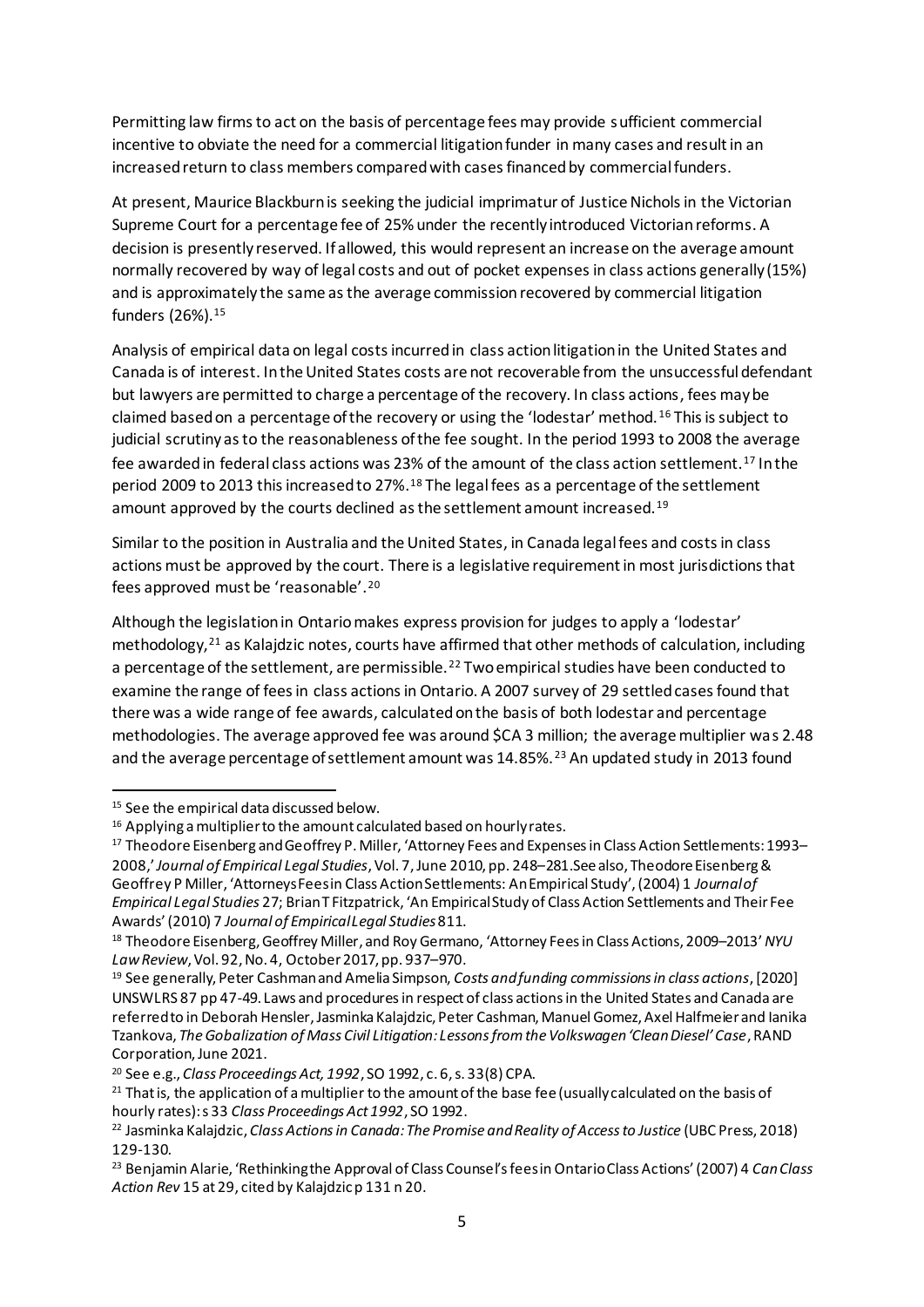that the average multiplier in the 109 decisions examined had decreased to 1.95 but that the average percentage of settlement had increased to 22.05%. <sup>24</sup> Thus, based on these data, in Canada fees approved by the Ontario courts in class actions are approximately the same percentage of the settlement amount (15%) as in Australia. However, in Ontario the fees recovered were twice or more of the amount<sup>25</sup> that would be recoverable based on hourly rates whereas in Australia the recovered fees are calculated on the basis of hourly rates (with an uplift of up to 25% in cases conducted on a no win no fee basis). The Canadian data are also of particular interest because, unlike in the United States, class actions costs in half of the Canadian provinces may be awarded in favour of the successful litigant. Where a Canadian class action is supported by the class action fund in either Ontario or Quebec the fund pays disbursements and assumes liability for adverse costs.

In many instances, permitting Australian law firms to conduct class actions on a percentage fee basis may result in a recovery by lawyers of a higher percentage of the settlement or judgment amount than would be recoverable under the existing hourly billing regime. However, in most cases the transaction costs in terms of legal costs would undoubtedly be less than the current average of over 40% paid to lawyers and funders in funded class actions. Moreover, as is the case in class actions in both the United States and Canada, inconsidering the reasonableness of any claimed percentage fee Australian courts would no doubt have regard to, inter alia, the amount of work done and the amount that would have been chargeable for such work based on customary hourly rates.

Permitting law firms to charge fees on a percentage basis might lead to higher transaction costs if both funders and law firms are able to obtain (unregulated) percentage payments in the same class action. Judicial scrutiny, and the proposal outlined in submission #5 below, would preclude this.

#### **Submission #4: A fixed percentage** *guaranteed* **return to class members is not appropriate.**

A statutory 'fixed' or guaranteed return to class members appears, prima facie, to be a plausible and reasonable mechanism for dealing with otherwise excessive or disproportionate transaction costs.

There is some national and international support for a mechanism to ensure that a minimum percentage of any gross settlement or damages is paid to claimants. For example, in the current draft report of the Committee on Legal Affairs of the European Parliament it is proposed that 'only under exceptional circumstances arrangements between litigation funders and claimants should vary from the rule that a minimum of 60% of the gross settlement or damages is paid to claimants.'<sup>26</sup>

The European Parliamentary Research Service has recently published a comprehensive global study of third-party funding of litigation, which encompassed Australia. In the European context, the study examined the need for additional effective safeguards and a number of policy options regarding the contractual, ethical and procedural aspects of third-party litigation funding (TPLF).

As the study noted:

<sup>&</sup>lt;sup>24</sup> Benjamin Alarie and Peter Anthony Flynn, 'Accumulating Wisdom: An Updated Empirical Examination of Class Counsel's Fees in Ontario Class Actions' (2014) 9 (2) *Can Class Action Rev* 355 at 371, cited by Kalajdzic p 131 n 21.

<sup>&</sup>lt;sup>25</sup> As Kalajdzic notes, in one case the court approved of a fee which was 5.5 times the base hourly fee and represented 20% of the gross recovery: Jasminka Kalajdzic, *Class Actions in Canada: The Promise and Reality of Access to Justice* (UBC Press, 2018) 131.

<sup>26</sup> Committee on Legal Affairs, European Parliament (2019-2024*) Draft Report with Recommendations to the Commission on Responsible private funding of litigation*', 17 June 2021, page 6. See also Article 12, clause 4 of the draft Directive attached to the draft report.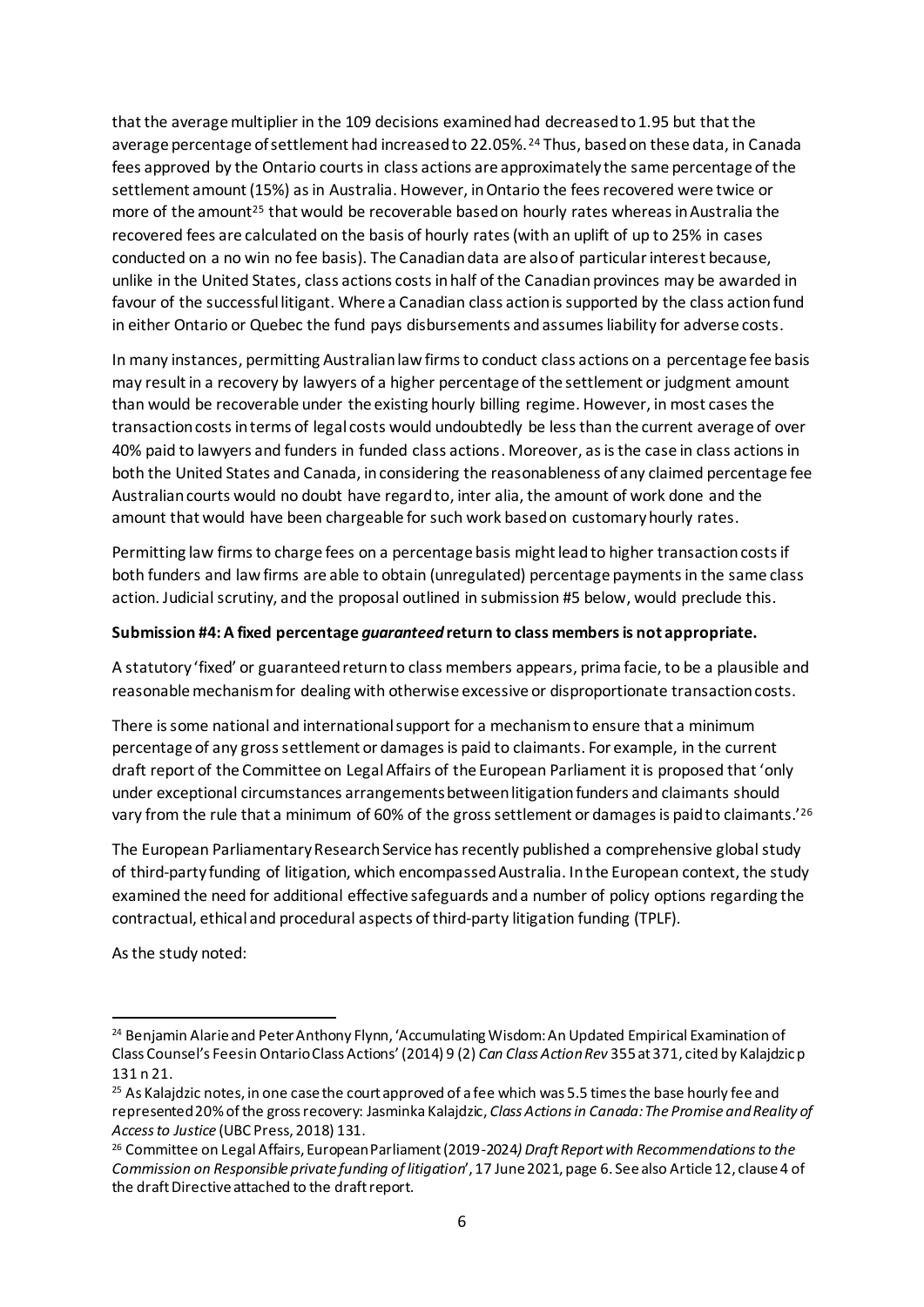'From an economic and competitiveness point of view, there is a need to allow institutions, businesses and citizens to have access to affordable, high quality and efficient judicial pathways. In such a perspective, a **responsible TPLF regulatory framework** should aim at lowering costs, simplifying unnecessary procedures, increasing the predictability of costs, and delivering efficient services at costs that are proportionate to the amounts in dispute.<sup>'27</sup>

The study examined the likely impact of two different regulatory approaches, 'moderate' and 'strong', using a standard benefits-costs analytical conceptual framework.

The study examined limiting excessive return rates which was said to require attention because European Directive 2020/18 does not provide for a cap on the funder's return whereas this was recommended in 2013. According to the authors of the study:

The study… emphasises that the funder and the claimant enjoy freedom to contract according to the selected applicable law, although their freedom is generally limited by public policy and mandatory provisions of the applicable law. This private autonomy of the parties in determining the remuneration may, however, undermine the effectiveness of the result obtained by the claimant through successful access to justice. A litigation funder typically takes a 20-50 % share of the amount awarded in the case, or a multiple of the funding provided, and may charge excessive fees to the claimant, thus depriving him or her of a substantial part of the litigation's outcome. In this way, the success of the result obtained by the claimant through successful access to justice may be compromised, as the claimant eventually receives a considerably lower compensation than that awarded by the court. Ultimately, the claimant has to pay a substantial part of what is recovered to the funder. In light of the above, the need arises for a balance between private autonomy and the public interest of protecting the effectiveness of access to justice.

A possible remedy to the problem caused by excessively high remuneration fees would be the introduction of a cap on funders' return rates, thereby balancing private autonomy with the public interest of protecting the effectiveness of access to justice.

A stronger policy option would be to fix a cap on funders' return rates at 30 % for all litigation funders across the EU. It may be necessary to ensure that a cap is expressed as a percentage of the amounts actually delivered to claimants. Such a cap should also take account of all the amounts funders will receive, including return of the invested amount, the fee, and any other charges or costs. Finally the cap could take account of the fact that funders often insist on being paid before anyone else, sometimes leaving little or nothing in the pot for disbursement. In addition, the Court could be given the ability, at any point in a proceeding, to appoint a professional referee to act as a litigation funding fees assessor.<sup>28</sup>

It is not clear whether the suggested cap on the return to funders encompasses both the commission payable to the funder and the legal costs and disbursements incurred.

Although a guaranteed statutory percentage return for class members has some intuitive appeal, for the following reasons it is contended that this is an unduly simplistic and, in many instances, inappropriate solution.

<sup>27</sup> European Parliamentary Research Service, *Responsible private funding of litigation: European added value assessment*, March 2021, p 1.

<sup>28</sup> Ibid, p 22.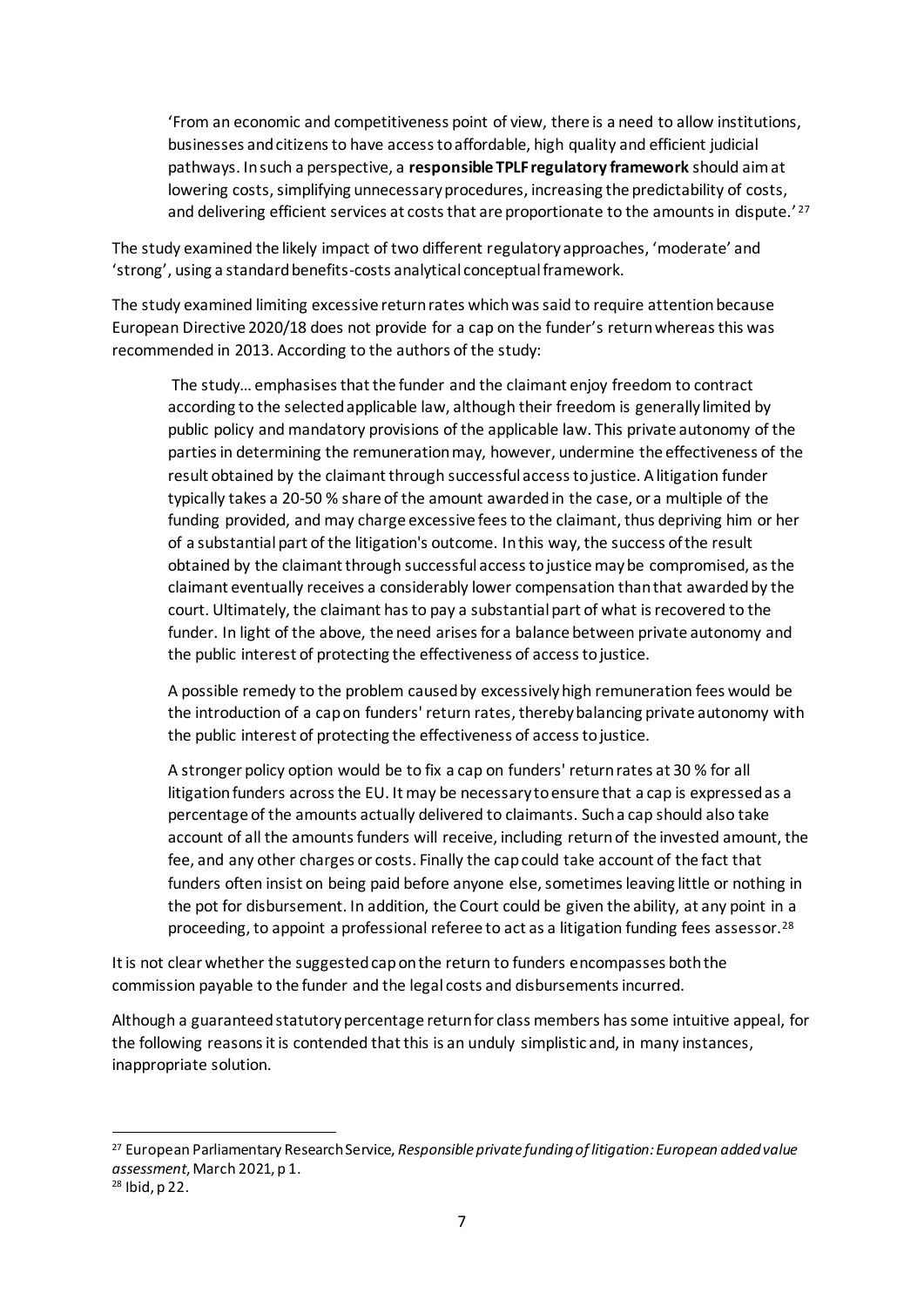In considering the desirability of a fixed percentage guaranteed return to shareholders, an important consideration is whether such a cap would have an impact of the propensity of commercial litigation funders to finance class actions. According to a recent article in the *Australian Financial Review, 29* research by Price Waterhouse Coopers (PwC) indicates 'this would cut down class actions by a third.' The research paper in question '*Models for the regulation of returns to litigation funders*' is dated 16 March 2021 and is published on the website of litigation funder, Omni Bridgeway,<sup>30</sup> which commissioned the study.

Purportedly based on an analysis of publicly available litigation outcomes, a cap of 30% of gross returns (encompassing the commission payable to the funder *and* the legal and disbursement costs incurred)

'is projected to result in 36% fewer class actions (i.e. cases where the litigation costs alone would not have come within the proposed 30% cap, meaning the funder would have made a loss or been in a break even position and made no profit at all). This demonstrates the trade off inherent in any cap on litigation funder returns; it would provide higher returns to some class members, but some members would not receive returns they would have otherwise expected as fewer actions would be undertaken.'

With respect, this analysis and conclusion is problematic. First, a projection as to what funders would do in the future, based on transaction costs recovered in the past, is open to question. Second, recovery of a reduced proportion of the settlement proceeds, compared with historical percentage recoveries, does not mean that the funder would necessarily make a loss or only break even. There may be a reduction in profitability but not a loss. Moreover, as noted below, funders may elect only to support higher value claims.

Without further detailed information on the historical data on 'litigation outcomes' used for the analysis, it is not clear whether the marked decline in litigation funding commissions in recent years has been factored into the data and analysis. The report is based on a 2020 study by Professor Vince Morabito.<sup>31</sup> This encompasses 33 settlements where 'complete' data were available and one where partial data were available.<sup>32</sup> It was contended in the report that the foreshadowed cap of 30% would have implications for 91% of the settlements and that 9% of cases 'would unambiguously proceed as the gross returns (i.e. legal fees and funder returns) would fall below the 30% cap.' <sup>33</sup> As illustrated by Figure 1 in the report, in only 3 of the 33 cases was the percentage amount payable in respect of 'remuneration to the funder plus legal costs and disbursements' at or below 30% of the gross settlement. As Figure 2 indicates, in 11 of the 33 cases the legal costs and disbursements alone exceeded the 30% cap. The report concludes that there is little scope for the reduction in legal costs in class actions.<sup>34</sup> This conclusion is questionable. The report argues that if the cap had been implemented historically, there would have been 36%<sup>35</sup> fewer class actions as such cases would not have been commercially viable for the funders.

<sup>29</sup> Michael Roddan and Liam Walsh, 'Class action pressure sends liability insurance soaring', *Australian Financial Review* 26-27 June 201, p 22.

<sup>30</sup> [https://omnibridgeway.com/insights/regulation-and-case-law/class-action-centre](about:blank)

<sup>&</sup>lt;sup>31</sup> Vince Morabito, 'POST-Money max Settlements in Funded Part IVA Proceedings', 2020.

<sup>32</sup> PwC report, supra n 30, p 14.

<sup>33</sup> Ibid.

<sup>34</sup> Page 15.

<sup>&</sup>lt;sup>35</sup> The correct figure would appear to be 33 and one third percent.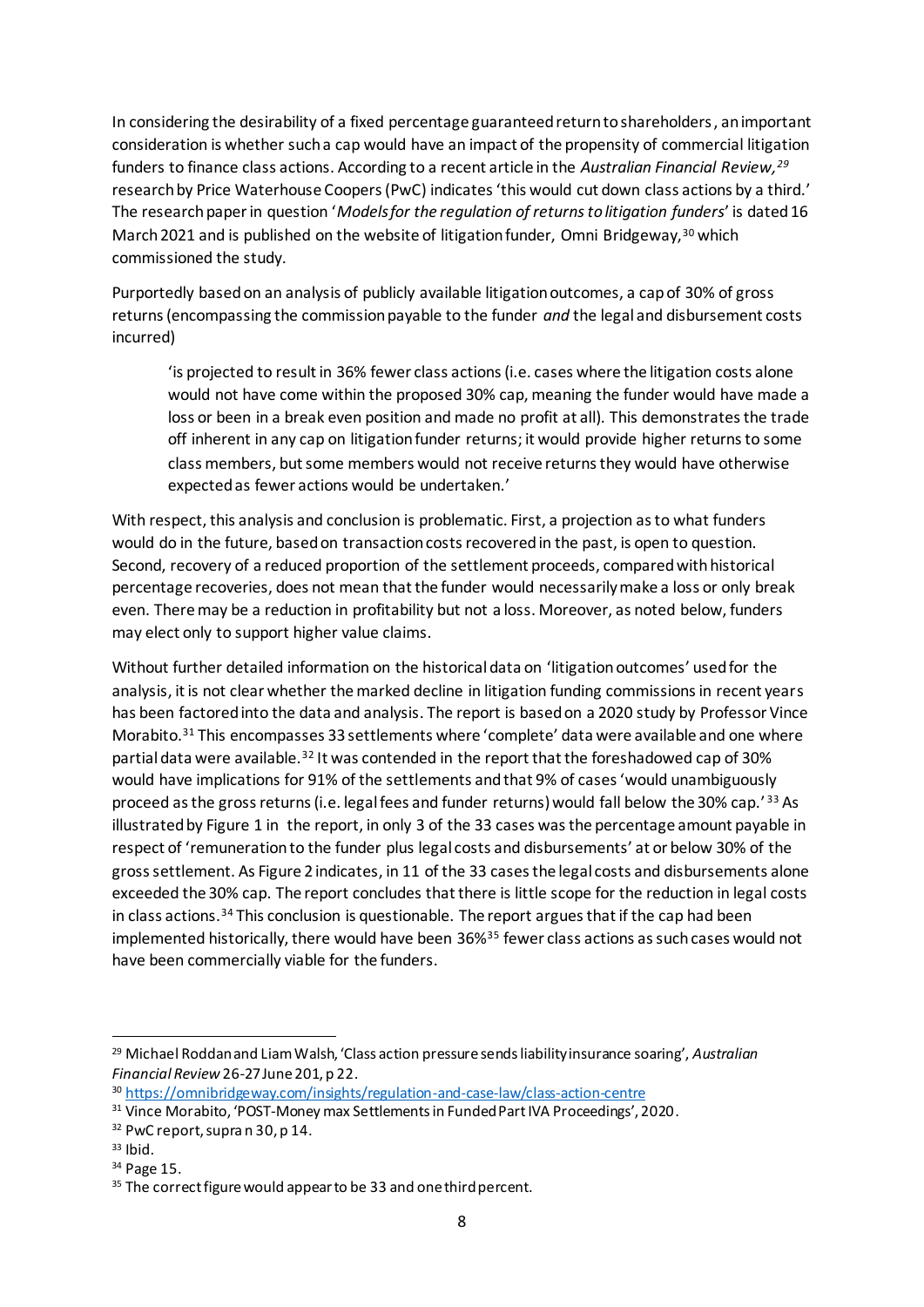An empirical analysis of legal fees and funding commissions in Australian class actions over the period 2001-2020 was carried out by the writer in 2020. <sup>36</sup> This encompassed 108 class actions (some of which encompass multiple proceedings). Of those, data on the amount of settlement or judgment was analysed for 97 matters. In many cases, the total legal costs were substantially greater than the reported legal costs because, in most instances, the costs figures were those considered by the court on the application for approval of settlements, before the substantial additional costs of claims administration had been incurred. It was found that of the 97 matters where data on legal costs was available, such costs averaged approximately \$8 million per case and comprised 15% of the total settlement amount. Litigation funding commissions were known in 54 of the cases. This was an average of \$13.4 million per case or approximately 26% of the total settlement amount. The cumulative total of legal costs and funding commissions in funded cases was over \$1 billion and comprised approximately 43.7% of the settlement amount.<sup>37</sup>

- Of the 94 class actions analysed where data on fees was available,  $38$  the fees exceeded 30% of the settlement amount in 26 cases(27.6%).
- Of the 54 cases where data were available on fees and funding commissions, the payment to the funder alone was 30% or more of the settlement amount in 13 cases(24%).
- The cumulative payments to the funder and the legal costs were 30% or more of the settlement amount in 49 cases (91%).

Thus, basedon this historical empirical data, if a statutory cap on transaction costs of 30% had been imposed this would have reduced the recoverable costs and/or funding commissions in over 90% of cases(assuming that funders and lawyers would have taken on such casessubject to a statutory cap).

The prospect that a (say) 30% cap on transaction costs may render many cases commercially unviable and thus preclude funding is an important consideration in considering the desirability and policy consequences of introducing a fixed cap. However, what may be considered to be commercially viable is a vexed question. The recent study of litigation funders carried out by the European Parliamentary Research Service referred to data on the global financial returns to litigation funders. Litigation funding was said to be providing substantial returns to investors higher than those observed in private equity, real estate, traditional credit and hedge funds. 39

In addition to the problems adverted to in the PwC report, there is a risk that the introduction of a fixed percentage cap on transaction costs may lead to funders agreeing to only fund much higher value cases that they have funded historically. Moreover, within a given class that may have suffered loss, funders may limit their financial support to those with the higher value claims. This would have an adverse impact on access to justice for others who have suffered compensable loss but who may not be encompassed by funded class actions.

Additional considerations that weigh against the introduction of a fixed statutory percentage payable to class members include the following:

<sup>36</sup> Peter Cashman and Amelia Simpson, *Costs and funding commissions in class actions*, [2020] UNSWLRS 87. This was based largely on data compiled by the author and Professor Michael Legg for the Law Council Class Actions sub-committee.

<sup>37</sup> Ibid, pp 45-46

<sup>38</sup> Excluding a number of cases where all costs were agreed to be paid on top of the settlement amount

<sup>39</sup> European Parliamentary Research Service, *Responsible private funding of litigation: European added value assessment*, March 2021, pp6-7 and Figure 4, citing Bloomberg, *For the World's Super Rich, Litigation Funding is the New Black*, August 2018.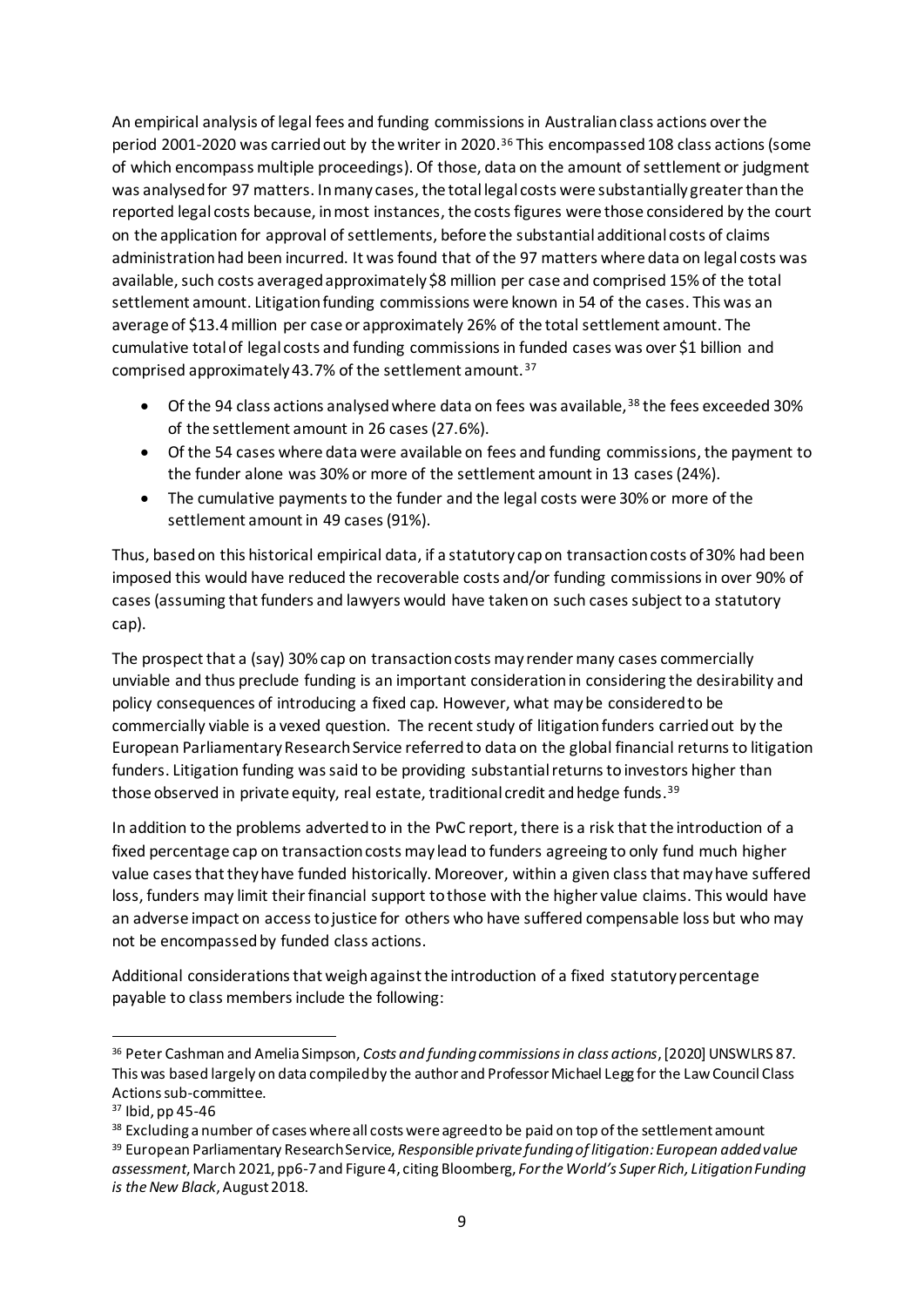- Placing a cap on the recovery of funding commissions and legal costs in class actions in the Federal Court would be of limited impact if corresponding caps were not imposed in other Australian jurisdictions where class actions are available. It may give rise to the funding of class actions in such jurisdictions to avoid the cap at a federal level.
- The complex reasons why transaction costs in class actions are so high should be examined and, where appropriate, mechanisms for reducing such transaction costs should be identified and implemented. This submission identifies a number of areas where reform is warranted.
- A 'one size fits all' statutory minimum statutory percentage return to class members does not take account of the diverse nature of class action litigation and the complex idiosyncratic factors that result in agreement to settle (or judgment) for a specified amount.
- There is the potential for any prescribed statutory 'minimum' return to class members to become the de facto 'maximum' likely to be recovered in many instances.
- Judicial officers already play an important role in the approval process in calibrating settlements and curtailing amounts payable to both funders and lawyers in accordance with their judicial experience and expertise in determining what is 'reasonable'.
- In a number of instances, settlement amounts are agreed to in circumstances where the class members are likely not to receive anything at all if the case had proceeded to judgment and failed. In such instances, a guaranteed percentage return to class members would result in a windfall. Moreover, where this results in either the funder or the lawyers not receiving a 'reasonable' return for financing and conducting the case (assuming that the case, on reasonable grounds, appeared to have merit at the outset) then this would result in unfairness. There are also cases where discounted settlements are agreed to because of a concern about the solvency of the respondent(s).
- The introduction of a guaranteed percentage return to class members may in some cases precipitate withdrawal of the funder and/or law firm during the conduct of the case when the transaction costs become substantial and may not be recoverable. This may also provide a forensic commercial advantage to respondents who may seek to protract the case or maximise transaction costs in the hope or expectation that the case will not be pursued to a conclusion.
- Where class members have a guaranteed percentage amount payable out of any settlement sum this may result in a tendency on the part of funders and/or lawyers acting for applicants to seek to negotiate settlements providing for the payment of legal costs *in addition* to the amount of any sum payable to the class. This could lead to a willingness to accept a reduced amount payable to the class members. Thus, a guaranteed statutory percentage of any such reduced settlement amount would not be a desirable outcome.
- There are a number of other ways in which 'excessive' litigation funding commissions can and should be addressed which would facilitate increased returns to class members. As the Treasury Consultation Paper notes, in its Report the PJC recommended that the *Federal Court of Australia Act 1976* should be amended to introduce (a) a requirement for Federal Court approval of litigation funding agreements as a precondition to enforceability and (b) a power to reject, vary or amend the terms of any litigation funding agreement in the interests of justice. These recommendations should be implemented.

The PwC report proposes that if there is to be further consideration of a regulatory cap, the task should be undertaken by an existing and experienced regulatory body applying standard regulatory processes. It is also suggested that in considering the return to funders the analysis should also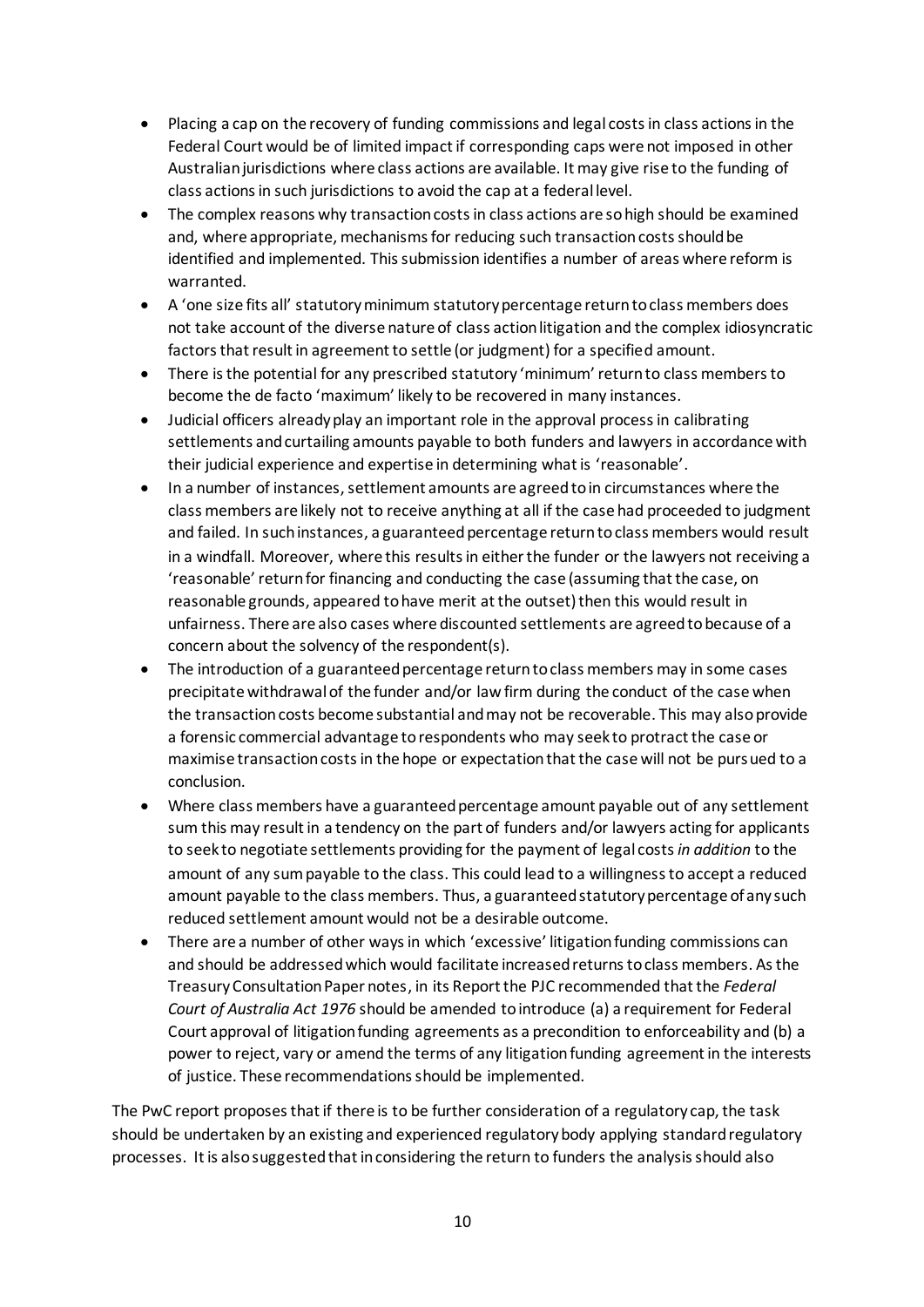'reflect the costs associated with researching potential matters, and unsuccessful and successful matters pursued'. These suggestions are sensible.

# **Submission #5: the** *Federal Court of Australia Act 1976* **should be amended to introduce (a) a requirement for Federal Court approval of litigation funding agreements as a precondition to enforceability and (b) a power to reject, vary or amend the terms of any litigation funding agreement in the interests of justice.**

Apart from domestic support for such legislative powers, the proposed Directive attached to the recent draft report of the Committee on Legal Affairs of the European Parliament proposes that Member States should provide for courts to have authority to control the impact of litigation funding agreements, by exercising powers, *inter alia,* 'to assess whether a third party funding agreement entitles a litigation funder to an unfair, disproportionate or unreasonable share of any award, and to annul or adjust such agreements accordingly.'<sup>40</sup>

In Canada following recent amendments to the Ontario *Class Proceedings Act,<sup>41</sup>* the procedure for judicial approval of third-party funding agreements is set out in statute. The representative plaintiff must apply for court approval as soon as practicable after entering into the agreement. <sup>42</sup> Without court approval, the agreement is of no force or effect.<sup>43</sup> The defendant is expressly allowed to make submissions concerning the approval of the agreement pursuant to s 31.1(8).

The provision sets out matters of which the court must be satisfied before approving an agreement. The court must be satisfied that:<sup>44</sup>

i *(i) the agreement, including indemnity for costs and amounts payable to the funder under the agreement, is fair and reasonable,* 

ii *(ii) the agreement will not diminish the rights of the representative plaintiff to instruct the solicitor or control the litigation or otherwise impair the solicitor-client relationship* 

iii *(iii) the funder is financially able to satisfy an adverse costs award in the proceeding, to the extent of the indemnity provided under the agreement, and* 

iv *(iv) any prescribed requirements and other relevant requirements are met.* 

The application of deemed undertaking rules and provision in the agreement for confidentiality obligations also require judicial approval.<sup>45</sup> The legislation provides that the court 'may give any necessary directions respecting a dispute or question that arises in relation to a third-party funding agreement.'<sup>46</sup>

<sup>40</sup> Article 16(d) of the draft Directive attached to the *Draft Report with Recommendations to the Commission on Responsible private funding of litigation*', Committee on Legal Affairs, European Parliament (2019-2024*)* 17 June 2021.

<sup>41</sup> *Class Proceedings Act,* 1992, S.O. 1992, s 33.1.

 $42$  Ibid s 33.1(2). Notice must be provided to the defendant and the plaintiff must serve or otherwise provide to the defendant a copy of the agreement. Subject to regulations, the plaintiff is able to redact information which 'may reasonably be considered to confer a tactical advantage on the defendant' although the court can order disclosure of redacted information. An unredacted copy must be provided to the court: s 33.1(4), (5), (6), (7). <sup>43</sup>Ibid s 33.1(3).

<sup>44</sup> Ibid s 33.1(9)(a). In making this determination, the court must consider whether the representative plaintiff had the benefit of independent legal advice: s 33.1(10).

<sup>45</sup> Ibid s 33.1(9)(b).

<sup>46</sup> Ibid s 33.1(13).